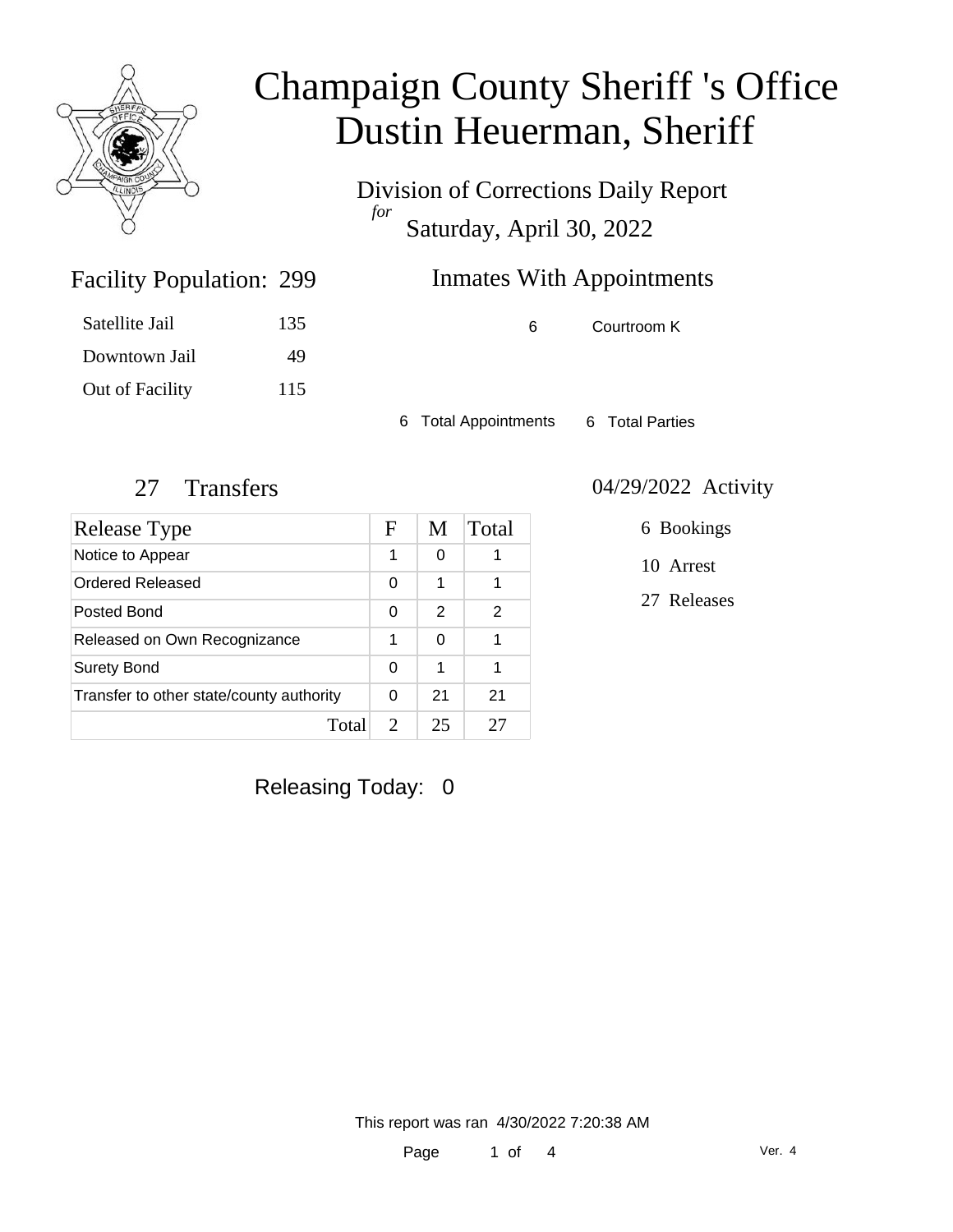

Division of Corrections Daily Report *for* Saturday, April 30, 2022

#### Custody Status Count

- Civil Sentenced CCCC 1
- Electronic Home Dentention 14
	- Felony Arraignment 5
		- Felony Other 1
	- Felony Pre-Sentence 7
		- Felony Pre-Trial 240
	- Felony Pre-Trial DUI 5
	- Felony Sentenced CCSO 4
	- Felony Sentenced IDOC 3
		- Hold Other 1
		- Hold Sentenced IDOC 1
	- Misdemeanor Arraignment 1
		- Misdemeanor Pre-Trial 8
- Misdemeanor Sentenced CCSO 1
	- Petition to Revoke 2
	- Remanded to DHS 5
		- Total 299

This report was ran 4/30/2022 7:20:38 AM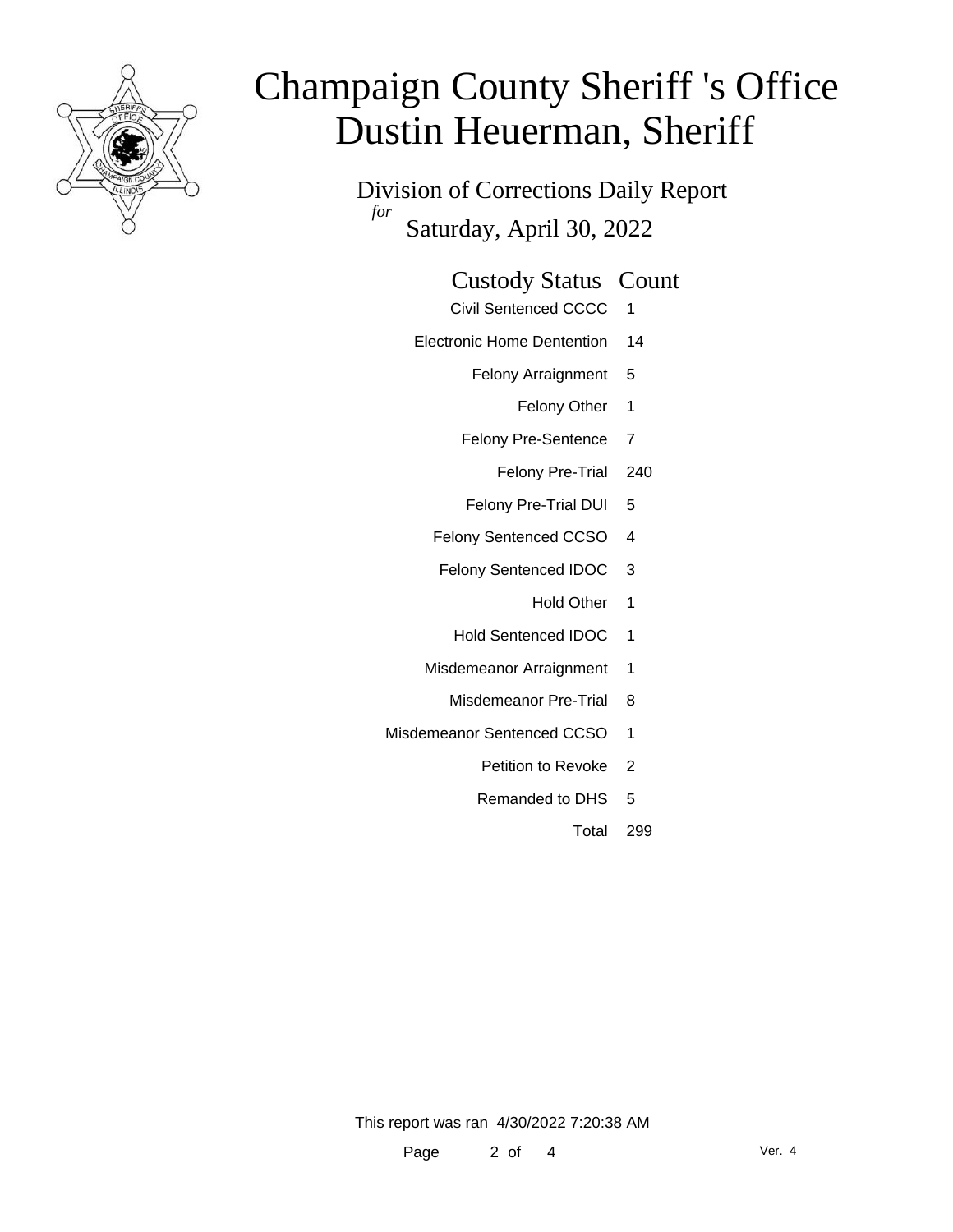

Division of Corrections Daily Report *for* Saturday, April 30, 2022

#### Inmates With Appointments

| Jailing Party Name             | Location    | Number of Records / Node |
|--------------------------------|-------------|--------------------------|
| BROWN, DARRION DEVON           | Courtroom K | 1 / Satellite Jail       |
| <b>CARTER, MICHAEL MAURICE</b> | Courtroom K | 1 / Satellite Jail       |
| KASPERS, JOHNNY RAY            | Courtroom K | 1 / Satellite Jail       |
| MCGEE, MALCOM M                | Courtroom K | 1 / Satellite Jail       |
| PETRACEK, ROBIN DENISE         | Courtroom K | 1 / Satellite Jail       |
| RAYBURN, JOSHUA STEVEN         | Courtroom K | 1 / Satellite Jail       |

BARKER, ALEXANDER MASSIE BECKLEY, ANTHONY PATRICK COLE, ERIC JOSE DAVIS, JEREMY EDWARD FALCONER, AVERY FOX HARRIS, SHEMAR HARLEM HUDDLE, ANDREW DAVID JONES, PHILLIP WAYNE KING, JULIUS EMANUEL LANE, DEMETRIUS LAQUAN LAWS, WILLIAM ZARAK, Third LEWIS, LAWRENCE PAUL, Third MABERRY, GAIGE MICHEAL LEE NEAL, ANDRE LORENZO OMALLEY, ROBERT FRED PARRISH, DOMINIC WALTER POREMBA, RITA RENEE QUICK, JORDAN MICHAEL RAY-DAVIS, KAMARI DAYVON

### **Transfers**

| Transfer to other state/county authority Satellite Jail |                |
|---------------------------------------------------------|----------------|
| Transfer to other state/county authority Satellite Jail |                |
| Transfer to other state/county authority Downtown Jail  |                |
| Transfer to other state/county authority Satellite Jail |                |
| Transfer to other state/county authority Satellite Jail |                |
| Ordered Released                                        | Satellite Jail |
| Transfer to other state/county authority Satellite Jail |                |
| Posted Bond                                             | Satellite Jail |
| Transfer to other state/county authority Downtown Jail  |                |
| Transfer to other state/county authority Satellite Jail |                |
| Transfer to other state/county authority Satellite Jail |                |
| Transfer to other state/county authority Satellite Jail |                |
| <b>Surety Bond</b>                                      | Satellite Jail |
| Transfer to other state/county authority Satellite Jail |                |
| Transfer to other state/county authority Downtown Jail  |                |
| Transfer to other state/county authority Downtown Jail  |                |
| Notice to Appear                                        | Satellite Jail |
| Posted Bond                                             | Satellite Jail |
| Transfer to other state/county authority Satellite Jail |                |

This report was ran 4/30/2022 7:20:38 AM